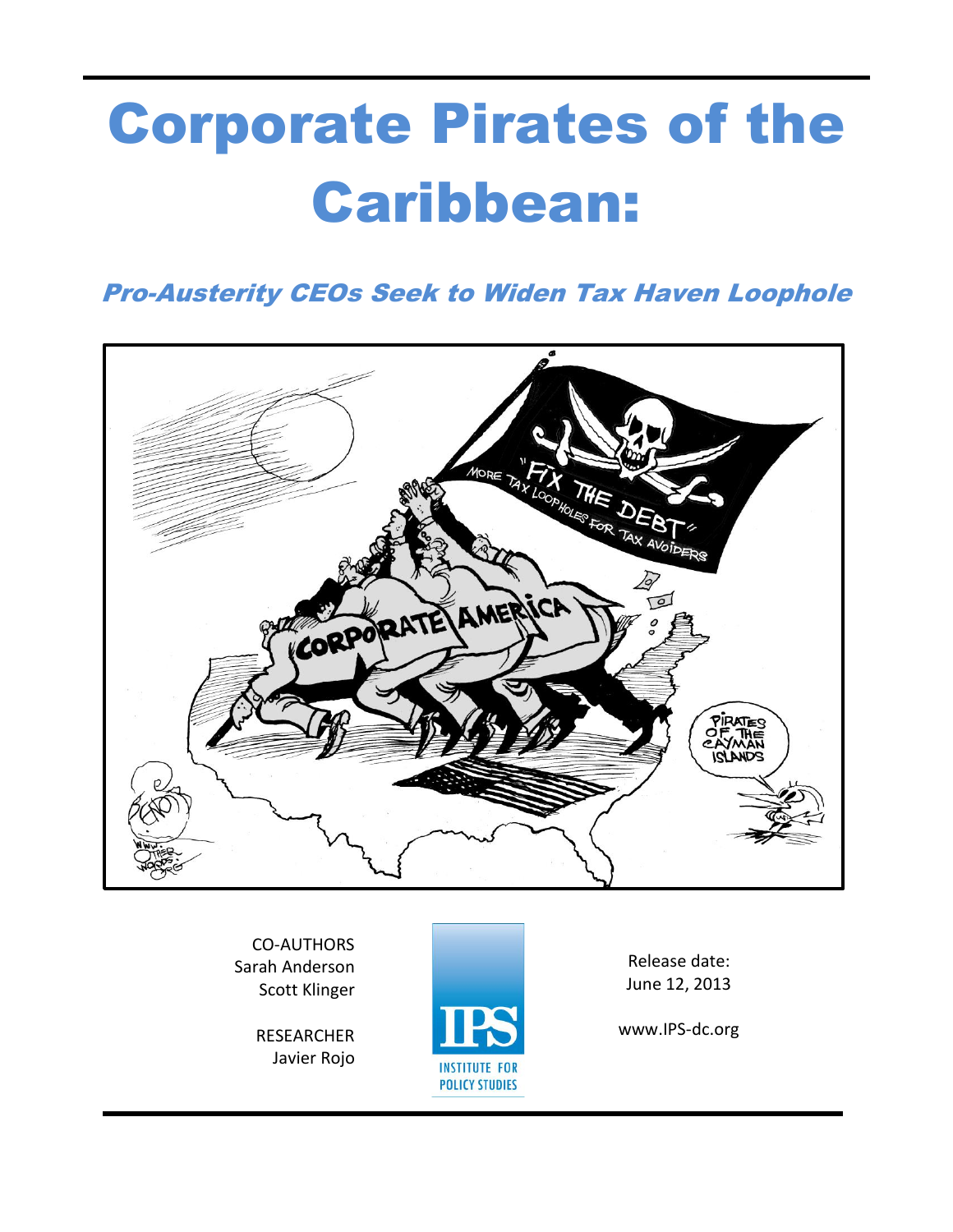# **About the Authors**

**Sarah Anderson** directs the Global Economy Project at the Institute for Policy Studies and has co-authored 19 IPS annual reports on executive compensation.

Scott Klinger, an Institute for Policy Studies associate fellow, crafted the first shareholder proposals on executive pay while working as a social investment portfolio manager. He has also written extensively on corporate tax avoidance. Scott is a CFA charterholder.

**Javier Rojo** is a New Mexico Fellow at the Institute for Policy Studies.



The Institute for Policy Studies (IPS-dc.org) is a community of public scholars and organizers linking peace, justice, and the environment in the United States and globally. We work with social movements to promote true democracy and challenge concentrated wealth, corporate influence, and military power.

© 2013 Institute for Policy Studies

For additional copies of this report and related publications visit: http://www.ips-dc.org/globaleconomy.

Institute for Policy Studies 1112 16th St. NW, Suite 600 Washington, DC 20036 Tel: 202 234-9382, Fax: 202 387-7915 Web: www.IPS-dc.org, Twitter: @IPS\_DC Find us on Facebook: http://www.facebook.com/InstituteforPolicyStudies Email: sarah@ips-dc.org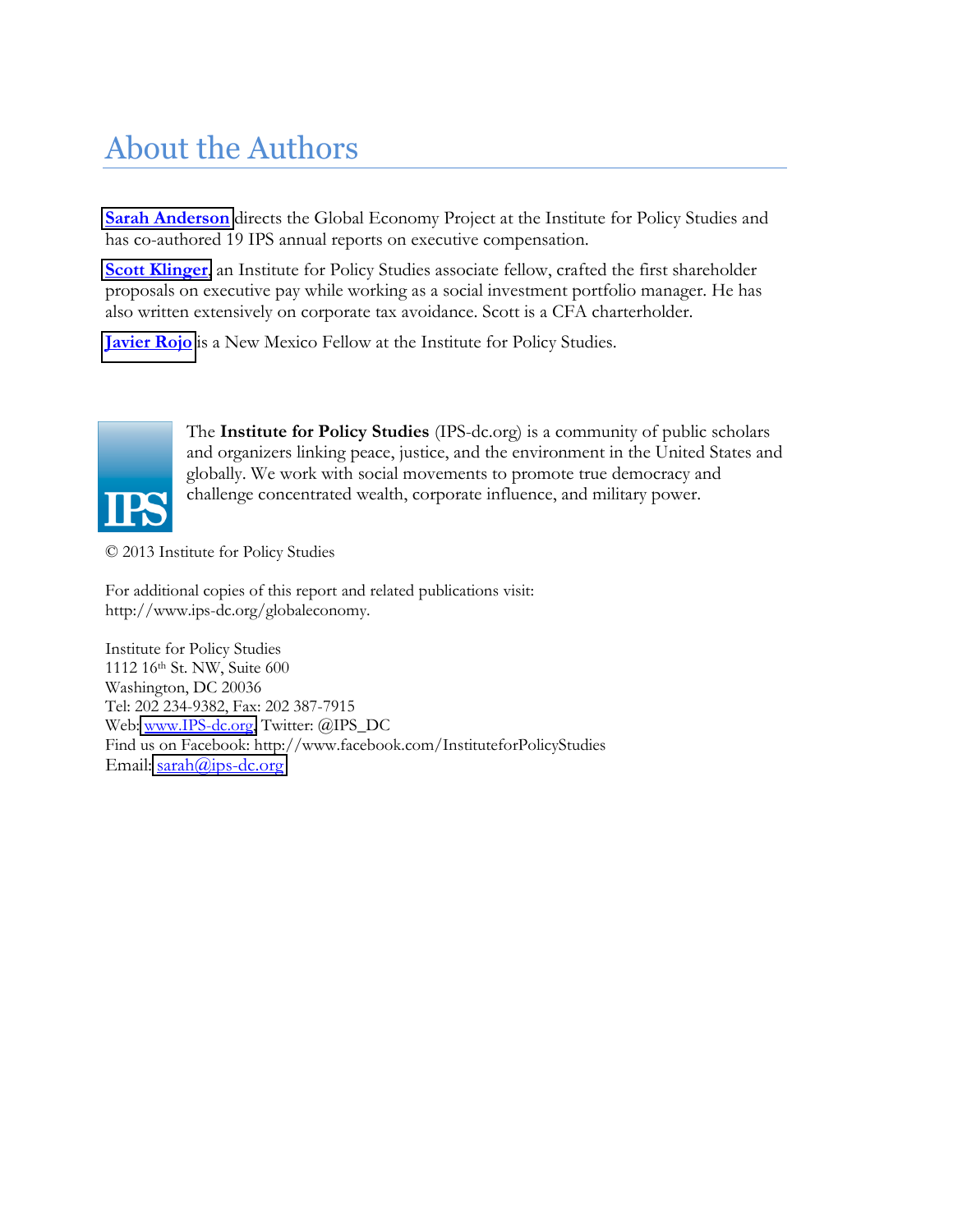# Table of Contents

| Appendix: Fix the Debt corporate members' potential savings from the territorial tax system10 |  |
|-----------------------------------------------------------------------------------------------|--|
|                                                                                               |  |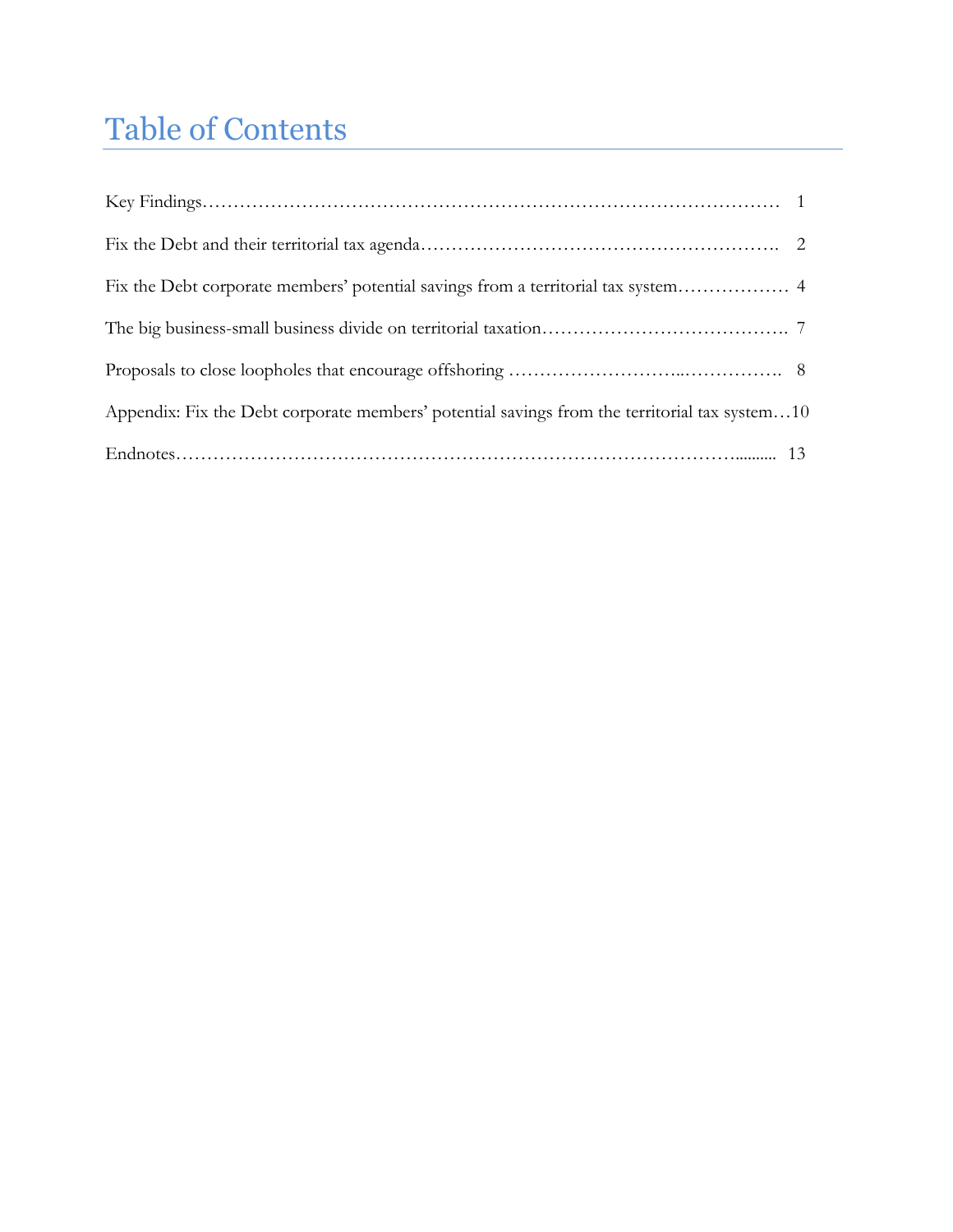# **Key Findings**

The Fix the Debt campaign is a heavily funded corporate lobby group pushing for cuts to Social Security and Medicare and more corporate tax breaks. One of their main goals is a "territorial"  $\mathsf{\mathsf{L}}$  tax system that would permanently exempt U.S. corporations' foreign earnings from U.S. federal income taxes. Erskine Bowles and Alan Simpson, who serve as Fix the Debt Co-Founders, also made this reform a centerpiece of their recently released deficit reduction proposal.

In November 2012, the Institute for Policy Studies was the first to calculate how much Fix the Debt member corporations would stand to gain if Congress approves "territorial" tax reform. This report provides updated figures, based on recently released tax data for 2012.

#### Fix the Debt continues to be a meeting ground of corporations using offshore tax loopholes to dodge U.S. taxes.

- Two-thirds of the 93 publicly held corporations involved with Fix the Debt were holding  $\bullet$ profits in offshore subsidiaries at the end of 2012. The 59 firms that reported the amount of these offshore profits had a combined total of more than \$544 billion, up from \$473 billion in  $2011<sup>1</sup>$ . The average offshore stash per company rose 15 percent in 2012 to \$9.4 billion. Currently, these profits are not subject to U.S. corporate income taxes unless they are brought back to the United States (also known as repatriation).
- If Congress adopts Fix the Debt's proposed territorial tax system, these 59 companies would  $\bullet$ stand to win as much as \$173 billion in immediate tax windfalls.
- The biggest potential winner is General Electric, which could reap a tax windfall of as much as \$38 billion on its overseas earnings stash of \$108 billion.
- $\bullet$ The Fix the Debt member with the largest increase in offshore untaxed profits in 2012 among firms with more than \$1 billion in offshore profits was Honeywell, with a 43 percent increase to \$11.6 billion in 2012. Twenty-two firms reported increases of more than 20 percent in their untaxed offshore profits last year.
- All but one of the 59 companies with offshore profits operated offshore subsidiaries in tax  $\bullet$ haven nations.<sup>2</sup>

#### Fix the Debt corporations represent an elite minority of firms that stand to benefit from a territorial tax system.

• Less than two out of every 1,000 U.S. businesses nationwide have offshore subsidiaries. Perhaps not surprisingly, 85 percent of small business owners oppose a territorial tax system, according to a nationwide poll conducted by the American Sustainable Business Council and Main Street Alliance. A second poll, conducted by the National Small Business Association, found that just 16 percent of small business owners support a territorial tax system and 53 percent are opposed.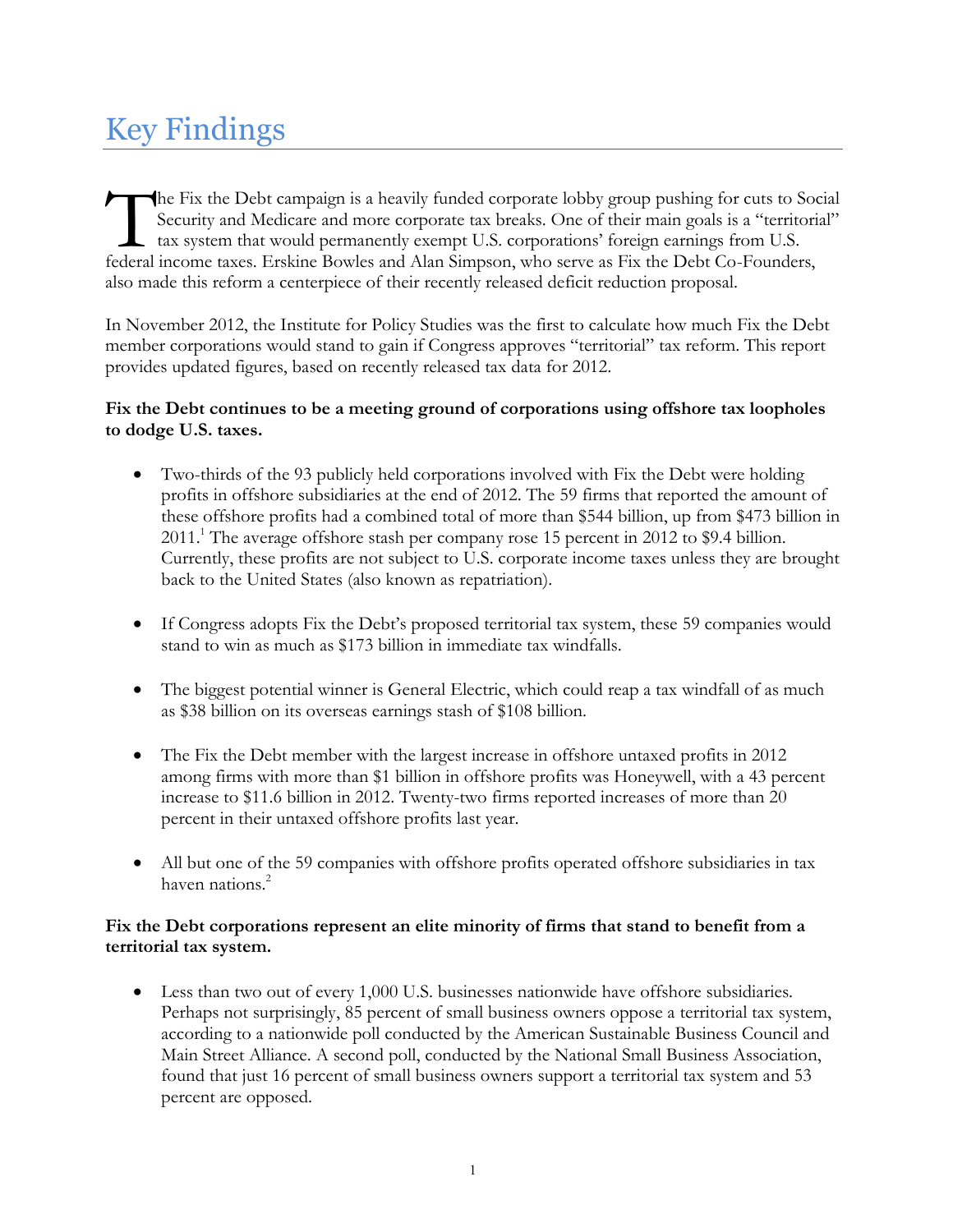# "Fix the Debt" and their territorial tax agenda

The "Fix the Debt" campaign has recruited more than 100 American CEOs and raised tens of millions of dollars for a media and lobbying blitz to influence the national budget debate.

The campaign has attempted to project an image of moderation, emphasizing a balanced approach of spending cuts with some tax increases in order to bring down the deficit and ensure a bright future for the United States. But a closer look at the campaign's lobby materials reveals two particularly controversial goals:

1. "Pro-growth" corporate tax reform. This is Washington-speak for cutting corporate tax rates and shifting to a "territorial tax system" that would permanently exempt from U.S. taxes all offshore income earned by U.S. corporations.

2. "Reforming" earned-benefit programs. This means cutting Medicaid, Medicare, and Social Security benefits.

This report, part of an IPS series on "Fix the Debt," focuses on the lobby group's corporate tax agenda and in particular the windfalls member corporations would reap from a territorial tax system. It updates figures in a November 2012 report, *The* CEO Campaign to "Fix" the Debt: Trojan Horse for Massive Corporate Tax Breaks.

Territorial tax reform continues to be in the middle of the raging debate over the national budget. Alan Simpson and Erskine Bowles, co-chairs of the National Commission on Fiscal Responsibility and Reform



(commonly known as the Bowles-Simpson Commission), recently issued their own update to the recommendations adopted by the formal 19-member panel. A core proposal is the shift to a territorial tax system.

Bowles and Simpson, along with billionaire deficit hawk Pete Peterson, were also behind the formation of Fix the Debt. And while campaign spokespeople sometimes claim they are not pushing any particular detailed deficit reduction proposal, they have prominently featured the April 19 Bowles-Simpson recommendations on their website.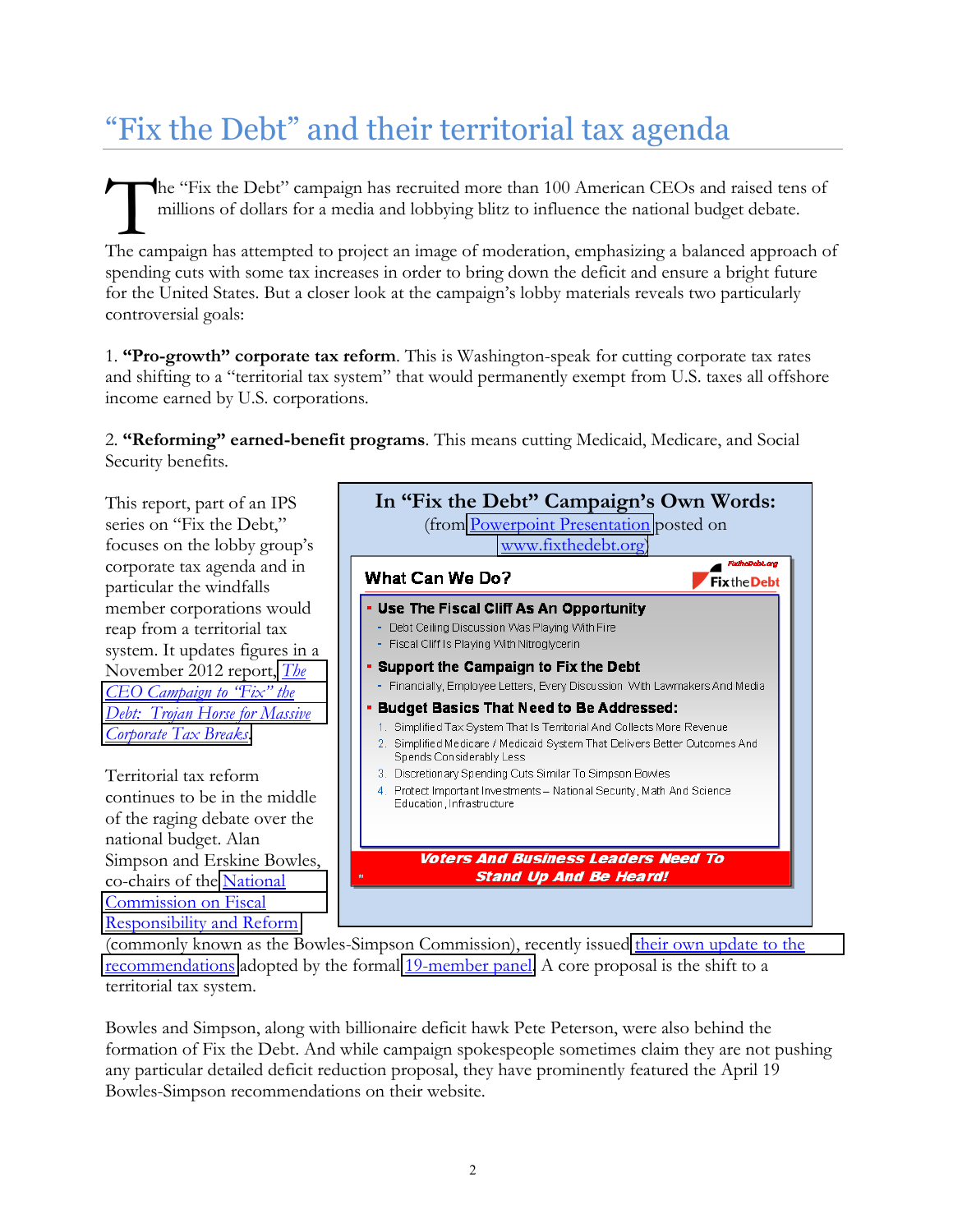### **How Would a Territorial Tax System Work?**

Currently, the tax code requires U.S.-headquartered corporations to pay a tax rate of 35 percent on their profits regardless of where in the world those profits are earned. But there are two important exceptions:

1. U.S. corporations are granted full credit for any taxes paid to foreign governments.

2. Any profits deemed permanently reinvested offshore are exempted from U.S. taxes until and unless they are returned to the United States.

A company that books profits in the United Kingdom or Germany and pays taxes there gets a full credit for those taxes on its U.S. tax returns and thus owes little, if any, U.S. taxes on those profits. But if profits can be shifted to a tax haven where corporate profits are very lightly taxed, if taxed at all, then something close to 35 percent in taxes would be due when these funds are returned to America. Thus, a territorial tax system would be enormously profitable for the many firms that are aggressively shifting their profits to offshore tax havens like the Cayman Islands or Bermuda.

### **Would Territorial Tax Reform Boost U.S. Jobs?**

Corporate lobby groups argue that a territorial tax system would be good for American workers because it would encourage firms to bring foreign earnings home where they would be used to invest and create jobs in this country. Experience tells us otherwise. In 2004, corporate lobby groups won their first campaign to repatriate foreign earnings virtually tax-free. The misnamed American Jobs Creation Act offered corporations a deeply discounted tax rate of 5.25 percent (instead of the 35 percent tax rate they otherwise would have paid) if they repatriated foreign earnings and invested that money to create jobs. In the year that followed, 843 U.S. corporations repatriated \$312 billion, saving about \$80 billion on their tax bills. More than half of the tax windfall from the tax holiday went to just 15 giant firms. But instead of creating jobs, the biggest beneficiaries downsized. Pfizer, for example, cut more than 10,000 U.S. jobs in the two years after it repatriated \$37 billion. The vast majority of repatriated funds came from tax haven nations, according to a Senate report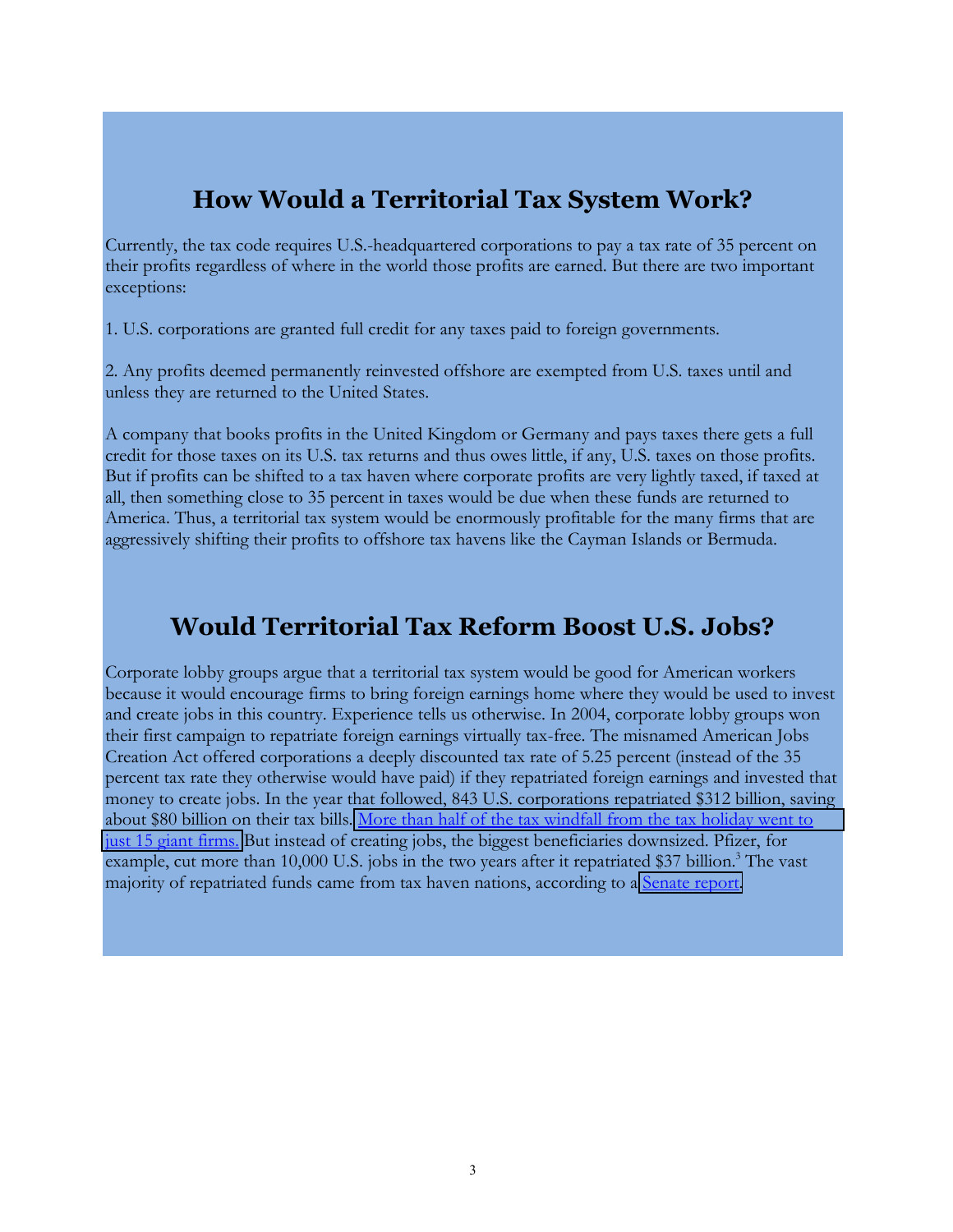# Fix the Debt corporate members' potential savings from a territorial tax system

s of April 22, 2013, the Fix the Debt campaign listed 93 CEO members who represent publicly held corporations and thus are required to report tax data to the SEC. Of these 93 companies, 59 have squirreled away more than \$544 billion offshore, according to their 10-K reports. All but one of these firms – Verizon – operates offshore subsidiaries in tax haven nations. As it is now, these firms would be required to pay U.S. federal corporate income taxes (at a top rate of 35 percent) on these foreign earnings when or if they return ("repatriate") them to America to use to invest or pay dividends to shareholders.

If Congress adopts Fix the Debt's proposed territorial tax system, these corporate foreign earnings would be permanently exempted from U.S. income taxes. As a result, these 59 companies would stand to win as much as \$173 billion in immediate tax windfalls.

| Company                 | <b>Offshore Untaxed</b><br><b>Profits</b> | Growth since 2011 | <b>Current tax liability</b><br>(potential savings if territorial tax<br>system adopted) |
|-------------------------|-------------------------------------------|-------------------|------------------------------------------------------------------------------------------|
| <b>General Electric</b> | \$108 billion                             | 6%                | \$37.8 billion                                                                           |
| <b>Microsoft</b>        | \$61 billion                              | 36%               | \$19.4 billion*                                                                          |
| <b>Merck</b>            | \$53 billion                              | 21%               | \$18.7 billion                                                                           |
| Citigroup               | \$43 billion                              | 19%               | $$11.5$ billion*                                                                         |
| <b>Cisco Systems</b>    | \$41 billion                              | 13%               | \$14.4 billion                                                                           |

### **Top Five Offshore Stashes**

\*Actual tax liability reported in company's tax footnote of Form 10-K. All others: IPS estimate of largest potential liability based on company's disclosure of offshore untaxed profits in 10-K reports. For more details on methodology and the full list of publicly held Fix the Debt members and their potential savings from a territorial tax system, see appendix.

#### **Microsoft CEO: Steve Ballmer Opening the Windows to Tax Dodging**



Of the top five companies in terms of the size of their offshore stashes, Microsoft had the largest increase last year, adding \$16 billion for a total stash of \$61 billion. Last fall, Senator Carl Levin revealed just how Microsoft was able to achieve this accounting feat. For every dollar of product Microsoft sells in the United States, it sends 47 cents to Puerto Rico to pay for the use of patents and trademarks. Most of the research that led to these patents was conducted in the United States and the only reason the patents now reside in Puerto Rico is to reduce Microsoft's U.S. tax bill. Microsoft is not alone in abusing the offshore tax loophole. Corporations collectively deny the U.S. Treasury of \$90 billion annually by exploiting and abusing these loopholes.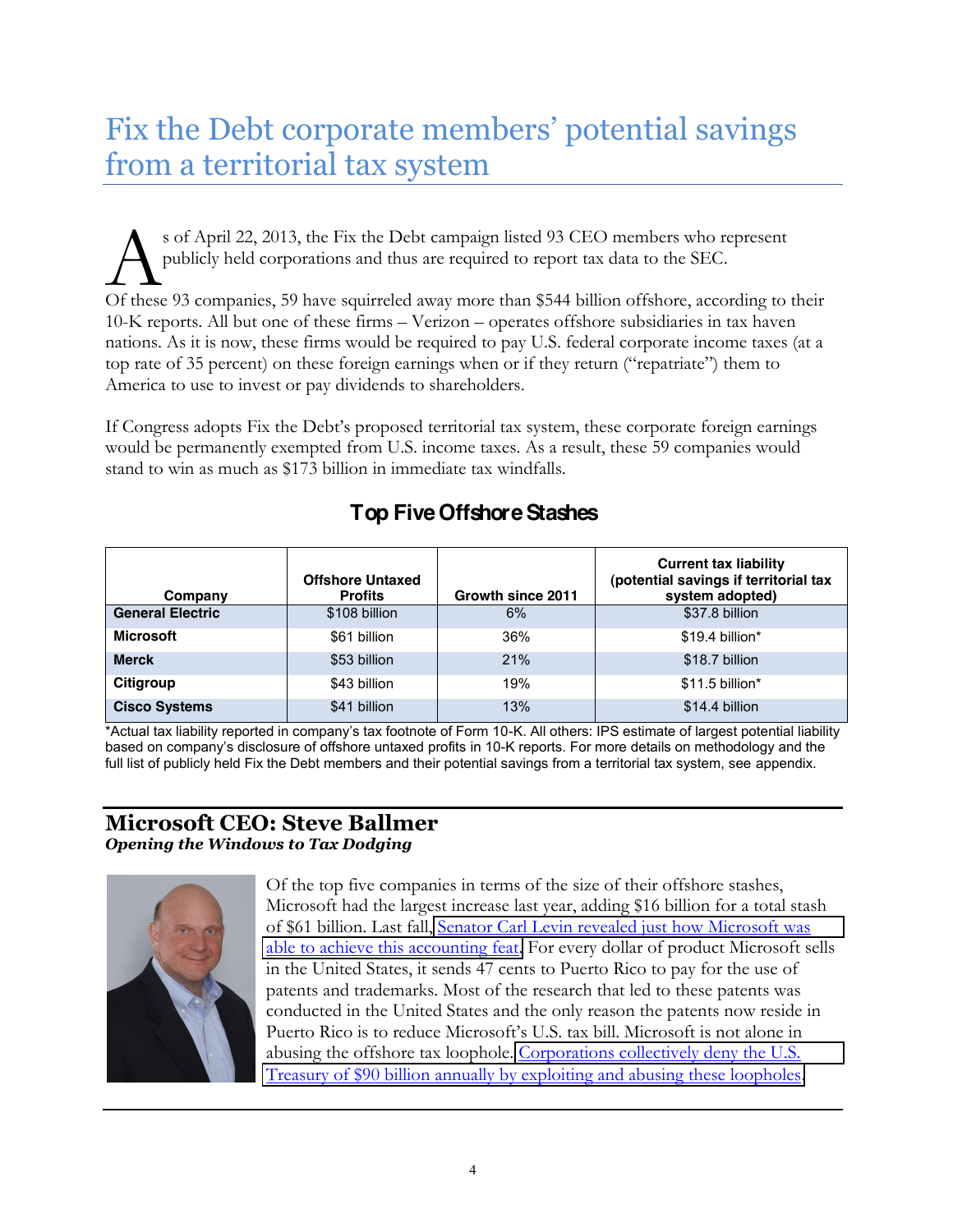### **Merck CEO: Kenneth Frazier**

144 tax haven subsidiaries provide prescription for shifting profits offshore



Fix the Debt member corporation Merck had \$53 billion socked away offshore at the end of  $2012 - a$  \$9 billion increase over the previous year and one of the largest amounts among U.S. corporations. The pharmaceutical giant has 144 subsidiaries in tax haven nations, with the largest numbers in the Netherlands, Ireland, Switzerland, Bermuda, and Hong Kong-nations that impose little to no taxes on income generated from patents and other intellectual property.

Merck was a major beneficiary of the 2004 American Job Creation Act, which offered U.S. corporations a deeply discounted tax rate of just 5.25 percent on profits they brought home (repatriated), with the idea that these windfalls would be used to create U.S. jobs. Merck repatriated nearly \$16 billion to qualify for a tax break of \$4.7 billion. But rather than hiring more workers, Merck laid off 7,000 employees over the following two years.

### Corporations with More than \$1 Billion in Offshore Untaxed Profits that Grew More than 20% in 2012

Twenty-two Fix the Debt companies expanded their offshore untaxed profits by more than 20 percent during 2012. Of those with more than \$1 billion in offshore profits, the firm with the largest increase was Honeywell, with a 43 percent increase to \$11.6 billion in 2012 (see appendix for full list).

| Company                           | <b>Offshore Profits</b> | Increase since 2011 |
|-----------------------------------|-------------------------|---------------------|
| <b>Honeywell</b>                  | \$11.6 billion          | 43%                 |
| <b>BlackRock</b>                  | \$2.1 billion           | 40%                 |
| <b>Microsoft</b>                  | \$60.8 billion          | 36%                 |
| <b>Air Products and Chemicals</b> | \$5.3 billion           | 29%                 |
| <b>EMC Corporation</b>            | \$8.1 billion           | 27%                 |
| <b>Starwood Hotels</b>            | \$2.9 billion           | 26%                 |
| Eaton                             | \$8.0 billion           | 25%                 |
| Deere & Co.                       | \$3.2 billion           | 24%                 |
| <b>Bank of New York</b>           | \$4.3 billion           | 23%                 |
| Qualcomm                          | \$16.4 billion          | 22%                 |
| <b>Merck</b>                      | \$53.4 billion          | 21%                 |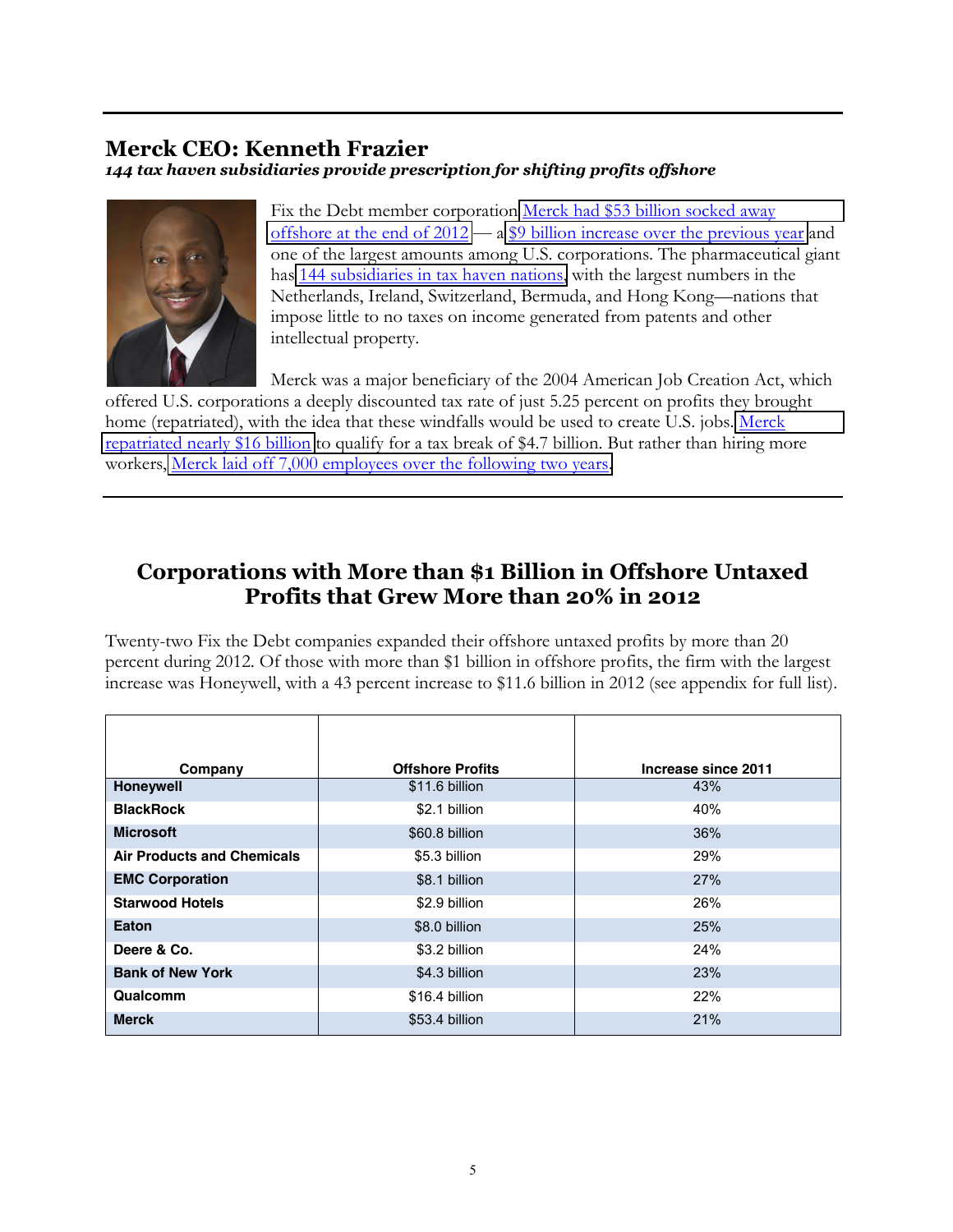### **Corporate America's Growing Tax Haven Stash**

The profit-shifting behavior exhibited by Fix the Debt corporations is mirrored by other large American corporations. In January 2013, the non-partisan Congressional Research Service (CRS) released an analysis of U.S. multinationals profits, investment and employment in five tax haven nations (Bermuda, Ireland, Luxembourg, the Netherlands and Switzerland) and five traditional economies (Australia, Canada, Germany, Mexico, and the United Kingdom.

In 2008 (most recent year where data is available) U.S. multinational corporations reported 43 percent of their overseas profits in the five tax haven nations, compared to just 14 percent of their profits in traditional trading partner economies. In contrast, 40 percent of the corporations foreign labor force and 34 percent of their investments in property, plant and equipment were made in the traditional economies while just 4 percent of their foreign workforce and 7 percent of their capital investments were made in tax haven economies.

According to CRS, the reported profits of U.S. multinationals dwarfed the real production of tax haven nations: "In Bermuda, profits reported by U.S. MNC's affiliates have increased from 260 percent of GDP in 1999 to over 1,000 percent of GDP in 2008. In Luxembourg, MNC's profits went from 19 percent of GDP in 1999 to 208 percent in 2008. That is to say, American companies are now reporting more business profits in Bermuda and Luxembourg than the reported value of all goods and services these two countries produce in a year."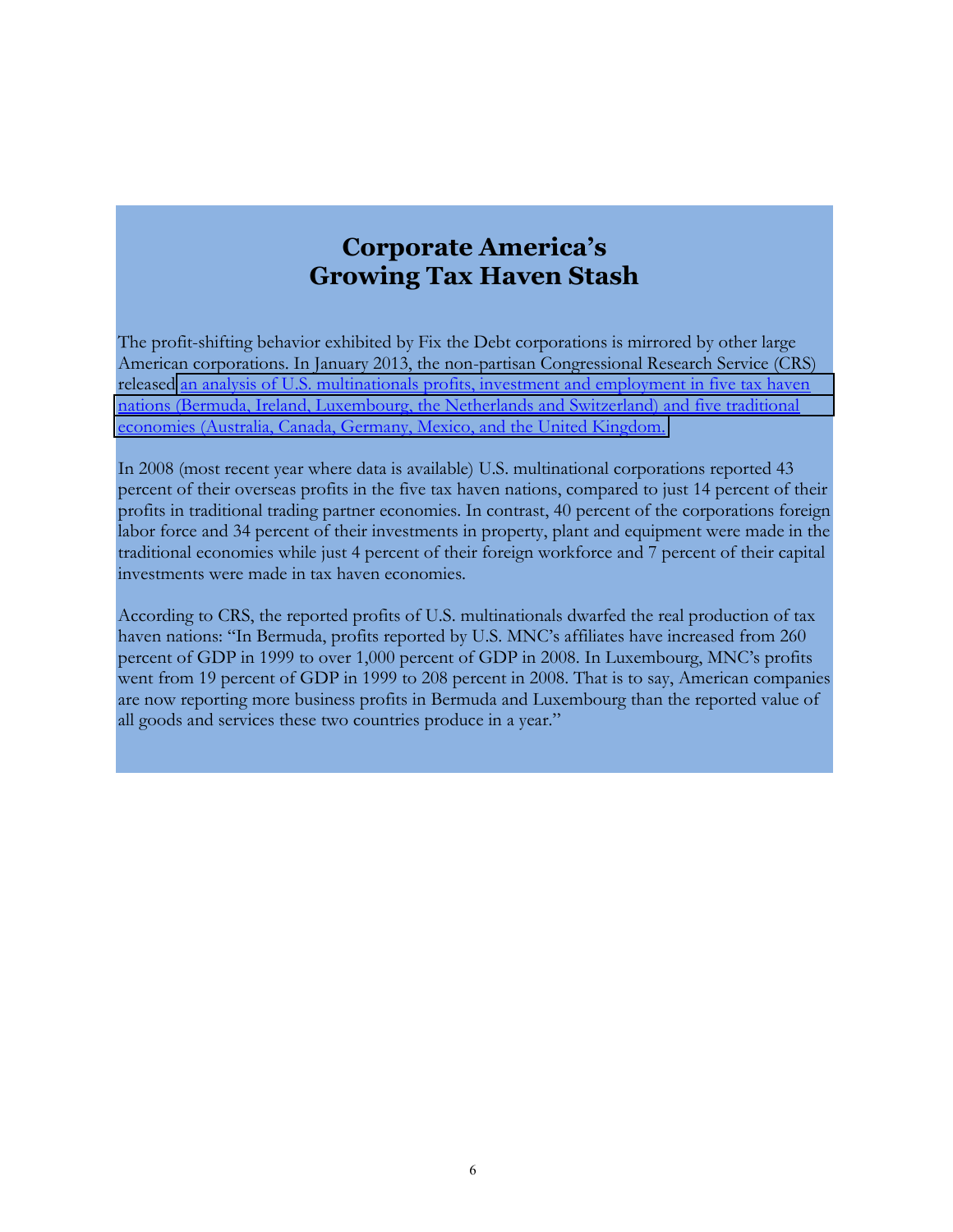# The big business-small business divide on territorial taxation

ith their support of a territorial tax system, Simpson, Bowles, and Fix the Debt are attempting to widen a loophole that already benefits less than a fraction of a percent of America's businesses. In their most recent analysis, the Congressional Research Service used IRS data to estimate that roughly 9,700 U.S. businesses had foreign subsidiaries in 2004. That year the Census Bureau reported that there were 5.9 million American businesses with employees.<sup>4</sup> Thus, less than two in one thousand (0.16%) of American businesses could potentially receive any benefit from the territorial tax system.



#### Tiny Sliver of U.S. Companies Stand to Benefit from Territorial Taxation

### America's Main Street Businesses Oppose Offshore Tax Loophole

Given the uneven playing field, it's not surprising that America's small businesses are no fans of a territorial tax system. Two national polls have recently confirmed small business owner opposition to a territorial tax system – opposition that extends across the political spectrum. A March 2013 nationwide scientific poll sponsored by the American Sustainable Business Council and Main Street Alliance found that 85 percent of America's small business owners opposed a territorial tax system, including 67 percent of small business owners who self-identified as Republicans. In a separate poll commissioned by the National Small Business Association just 16 percent of small business owners polled supported a territorial tax system, with 53 percent opposed and the remaining undecided.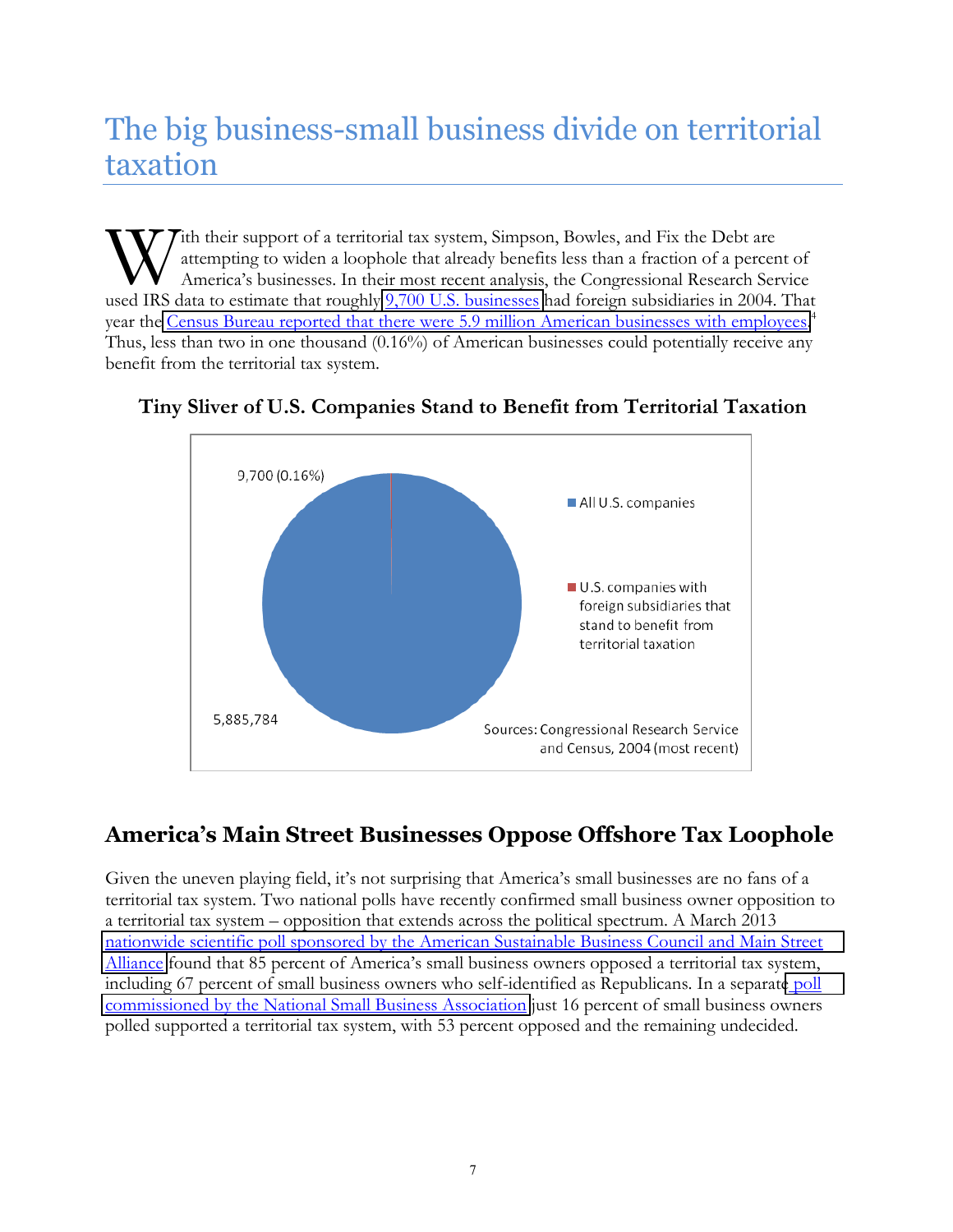# Proposals to close loopholes that encourage offshoring

everal pending bills would alleviate the tax haven problem that is undermining the health of our national economy.

### 1) Corporate Tax Dodging Prevention Act (S. 250, H.R 694)

Introduced by Senator Bernie Sanders (I-VT) and Representative Jan Schakowsky (D-IL), this bill would end the deferral provision in the corporate tax code that allows U.S. corporations to indefinitely avoid paying taxes on foreign profits. This provision is a primary incentive for shifting U.S. profits offshore. If deferral were ended, U.S. corporations would pay U.S. corporate income tax on their total worldwide income and be given a dollar-for-dollar credit on any taxes paid to foreign governments. Thus a company earning profits in the United Kingdom or France would pay little, if any additional tax under this system, while the firms presently channeling U.S. profits to the Cayman Islands or Luxembourg, where corporate profits are lightly taxed, would owe substantial additional U.S. taxes. The Joint Committee on Taxation estimates that this bill would raise \$590 billion over the next decade, money that could be used to "fix the debt." Fix the Debt's proposed shift to a territorial system would make deferral permanent, in effect giving multinational corporations a permanent offshore tax holiday.

#### 2) Cut Unjustified Tax Loopholes Act (S. 268)

The CUT Loopholes Act introduced by Senators Carl Levin (D-MI) and Sheldon Whitehouse (D-RI) would close an array of corporate and individual loopholes in the tax code. Central to these are loopholes pertaining to abuse of the offshore tax havens. The bill would not only stop companies from shifting profits offshore simply to reduce their tax obligations, it would also strengthen the enforcement powers of the U.S. Treasury in prosecuting financial intermediaries who facilitate offshore abuse of the tax code. The CUT Loopholes Act would raise \$189 billion over the next decade according to the Congressional Joint Committee on Taxation.

#### 3) Stop Tax Haven Abuse Act (HR 1554)

This bill, introduced Representative Lloyd Doggett (D-TX), would limit phony accounting transactions undertaken for the express purpose of avoiding taxes. The U.S. Treasury loses an estimated \$150 billion a year from offshore tax evasion by individuals and tax avoidance by U.S. corporations. Closing offshore tax loopholes would raise an estimated \$1 trillion to \$1.5 trillion over the next ten years.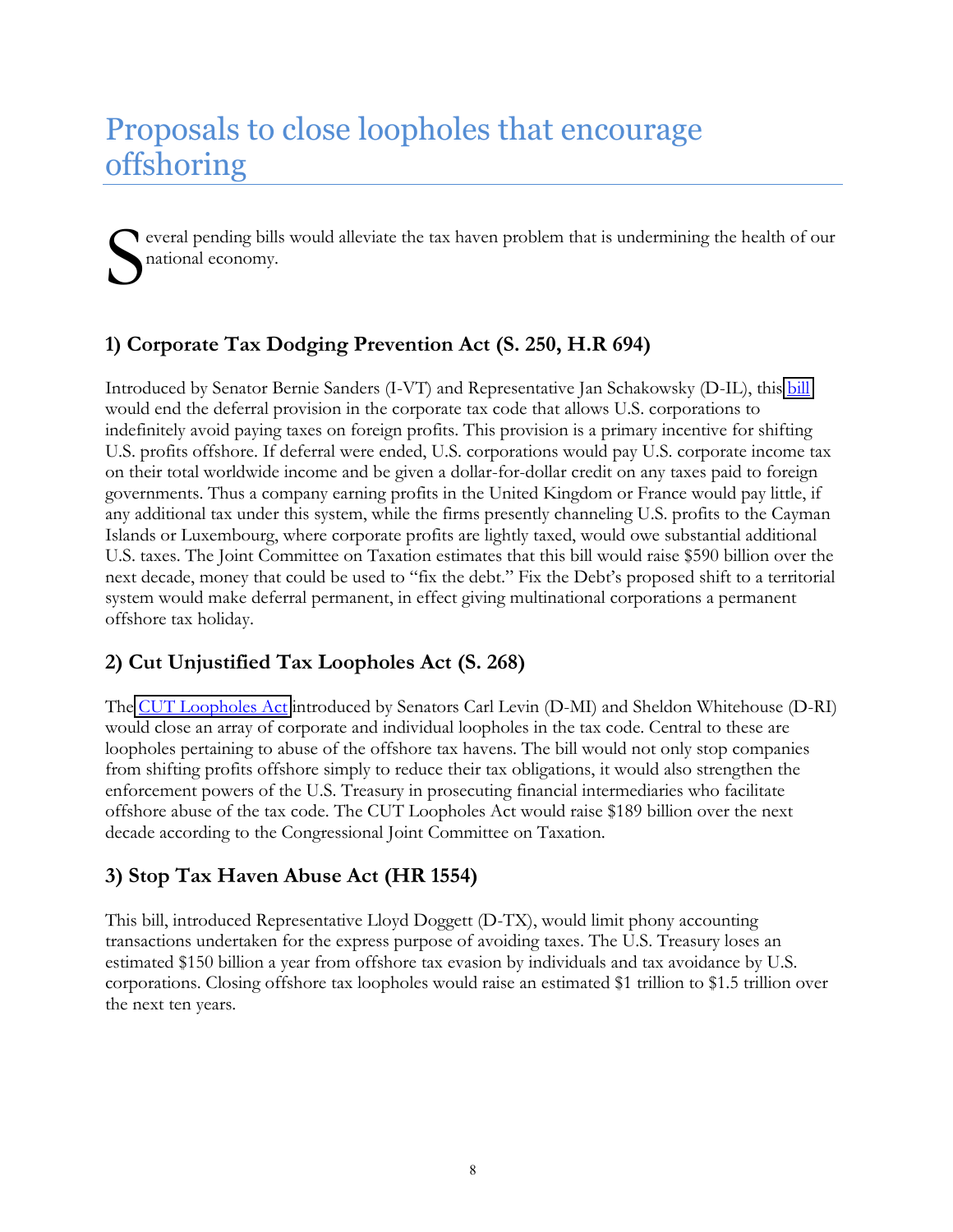### 4) Country-by-Country Reporting of International Tax Payments

For nearly two decades, corporate accountability reformers around the world have been calling for companies to improve their disclosure of payments to governments, including their tax payments. While the initial focus has been on extractive industries firms (energy, mining, forestry), shining a light on where all corporations report their profits and pay their taxes could play a powerful role in curbing offshore tax haven abuse. All companies should have to explain situations where they report a large share of their profits in a country, but pay little in tax and have no employees — a situation all too common today.

The Dodd-Frank financial reform bill, passed in 2010, called for corporations in extractive industries to begin this country-by-country reporting of taxes paid starting later this year. Affected corporations have lobbied hard to get this rule delayed and have recently sued to get the provision declared unconstitutional as a violation of companies' First Amendment rights.

#### 5) End deductions related to shifting operations and investment overseas.

Under current tax law, U.S. companies that close an American factory or office and move those operations overseas can deduct all of the moving expenses as well as the costs associated with building a new factory or facility offshore. But when that new factory starts to earn money, the corporation can use the deferral provision of the tax code to avoid paying taxes on these foreign profits unless and until those profits are returned to the United States. American taxpayers thus subsidize the moving of jobs overseas, but then do not benefit when those factories earn profits. President Obama has called for an end to this loophole in his budget. The revenue raised by the Obama proposal would be used to provide a tax credit for corporation's moving jobs from overseas back to America.

## For more information on corporate tax reform

Financial Accountability and Corporate Transparency (FACT) Coalition – Works on closing offshore corporate tax loopholes and opposing money-laundering in the United States and throughout the world.

Americans for Tax Fairness – More than 275 national, state and local organizations working together on broad issues of tax reform. Promotes revenue positive tax reform in which wealthy individuals and powerful corporations pay their fair share.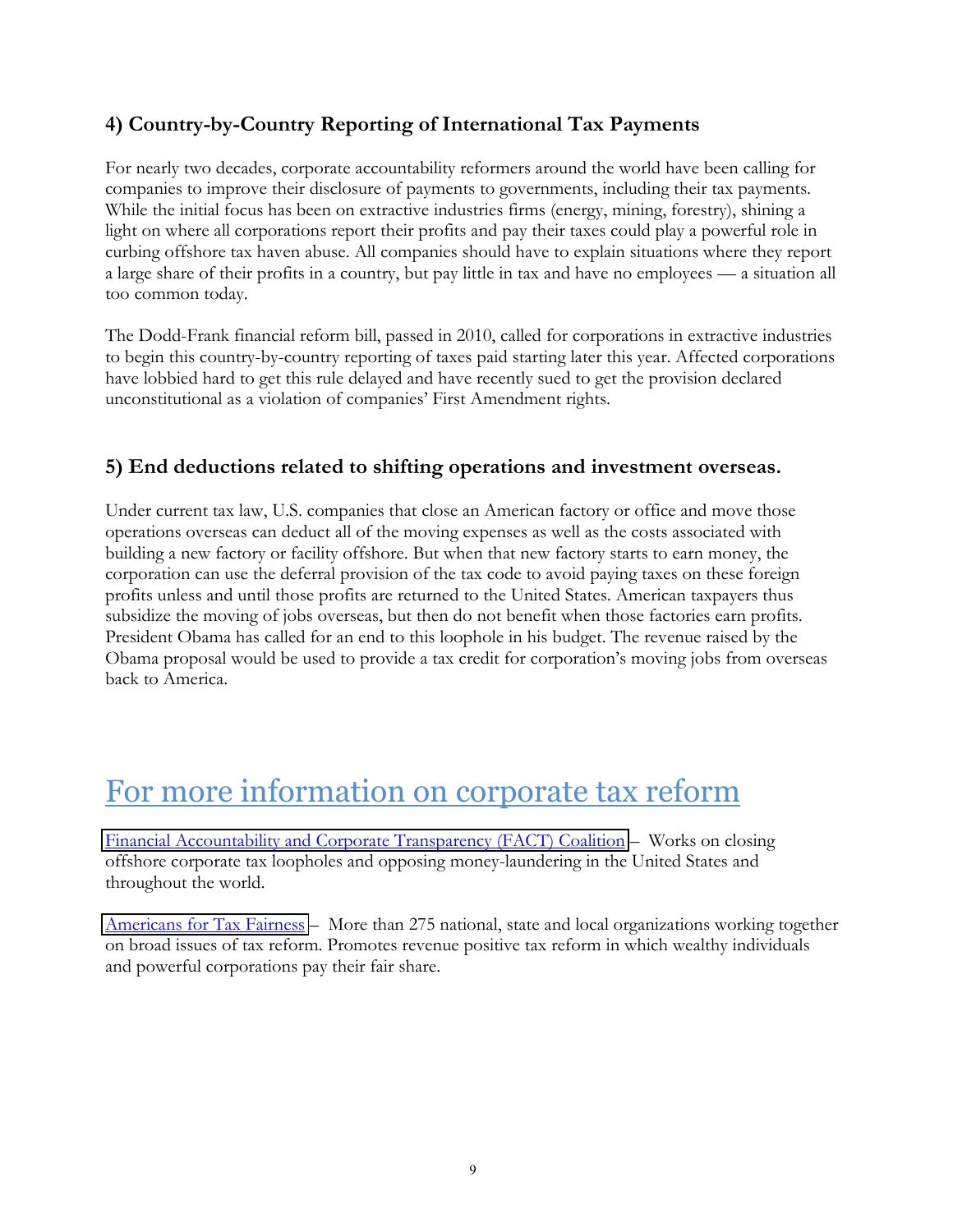### Appendix: Fix the Debt corporate members' potential savings from a territorial tax system

| <b>Member of Fix the Debt</b><br><b>CEO Council or Business</b><br>Leaders Council* | Company                          | <b>Unrepatriated</b><br>offshore earnings<br>(\$mil), 2012 | %<br>change<br>over<br>2011 | <b>Potential</b><br>savings if<br>territorial tax<br>system<br>adopted (\$mil) |
|-------------------------------------------------------------------------------------|----------------------------------|------------------------------------------------------------|-----------------------------|--------------------------------------------------------------------------------|
| <b>Evan Greenberg</b>                                                               | <b>ACE Ltd</b>                   | $\Omega$                                                   |                             | <sup>n</sup>                                                                   |
| William Webster, IV                                                                 | Advance America                  | 0                                                          |                             | 0                                                                              |
| <b>Roger Sant</b>                                                                   | <b>AES Corporation</b>           | undisclosed                                                |                             | n/a                                                                            |
| <b>Mark Bertolini</b>                                                               | Aetna                            | 0                                                          |                             | 0                                                                              |
| John Kingston, III                                                                  | <b>Affiliated Managers Group</b> | 25                                                         | 0%                          | 10                                                                             |
| <b>John McGlade</b>                                                                 | Air Products & Chemicals         | 5,278                                                      | 29%                         | 1,332                                                                          |
| <b>Klaus Kleinfeld</b>                                                              | Alcoa                            | 8,000                                                      | $-4%$                       | 2,800                                                                          |
| <b>Thomas Wilson</b>                                                                | Allstate                         | 0                                                          |                             | 0                                                                              |
| <b>Thomas Russo</b>                                                                 | American International<br>Group  | $\mathbf{0}$                                               |                             | $\Omega$                                                                       |
| Monty J. Bennett                                                                    | <b>Ashford Hospitality Trust</b> | 0                                                          |                             | $\mathbf 0$                                                                    |
| <b>Randall Stephenson</b>                                                           | AT&T                             | $\mathbf 0$                                                |                             | $\mathbf{0}$                                                                   |
| <b>William Flynn</b>                                                                | Atlas Air Worldwide              | 0                                                          |                             | $\mathbf 0$                                                                    |
| <b>Brian T. Moynihan</b>                                                            | <b>Bank of America</b>           | 17,200                                                     | $-7%$                       | 4,300                                                                          |
| <b>Gerald Hassell</b>                                                               | Bank of New York Mellon          | 4,300                                                      | 23%                         | 930                                                                            |
| Thomas Belk, Jr.                                                                    | <b>Belk</b>                      | $\Omega$                                                   |                             | $\Omega$                                                                       |
| Larry D. Fink                                                                       | <b>BlackRock</b>                 | 2,125                                                      | 40%                         | 744                                                                            |
| <b>Richard Daly</b>                                                                 | <b>Broadridge Financial</b>      | 280                                                        | 21%                         | 98                                                                             |
| <b>William McCracken</b>                                                            | CA Technologies                  | 1,999                                                      | 16%                         | 700                                                                            |
| <b>Gary Loveman</b>                                                                 | <b>Caesars Entertainment</b>     | 98                                                         | 133%                        | 31                                                                             |
| <b>Carl Russo</b>                                                                   | Calix                            | 0                                                          |                             | $\Omega$                                                                       |
| <b>Douglas Oberhelman</b>                                                           | Caterpillar                      | 15,000                                                     | 15%                         | 5,250                                                                          |
| <b>Tom Monahan</b>                                                                  | <b>CEB</b>                       | 34                                                         | 42%                         | 12                                                                             |
| <b>John Chambers</b>                                                                | <b>Cisco Systems</b>             | 41,300                                                     | 13%                         | 14,455                                                                         |
| <b>John Thain</b>                                                                   | CIT Group                        | undisclosed                                                |                             | 186                                                                            |
| <b>Michael Corbat</b>                                                               | Citigroup                        | 42,600                                                     | 19%                         | 11,500                                                                         |
| <b>Kirk Hachigian</b>                                                               | Cooper Industries                | no longer reporting                                        |                             | n/a                                                                            |
| <b>Wendell Weeks</b>                                                                | Corning                          | 11,900                                                     | 10%                         | 4,165                                                                          |
| <b>Michael Ward</b>                                                                 | CSX Corp                         | 0                                                          |                             | 0                                                                              |
| <b>Larry Merlo</b>                                                                  | <b>CVS Caremark</b>              | $\mathbf{0}$                                               |                             | $\Omega$                                                                       |
| <b>Samuel R. Allen</b>                                                              | Deere & Company                  | 3,209                                                      | 24%                         | 1,123                                                                          |
| <b>Richard Anderson</b>                                                             | Delta Air Lines                  | $\pmb{0}$                                                  |                             | $\mathbf 0$                                                                    |
| <b>Michael White</b>                                                                | <b>DIRECTV</b>                   | 11                                                         | $-96%$                      | 4                                                                              |
| <b>David Zaslav</b>                                                                 | <b>Discovery Communications</b>  | 172                                                        | $-5%$                       | 60                                                                             |
| <b>Andrew Liveris</b>                                                               | Dow Chemical                     | 14,504                                                     | 14%                         | 5,076                                                                          |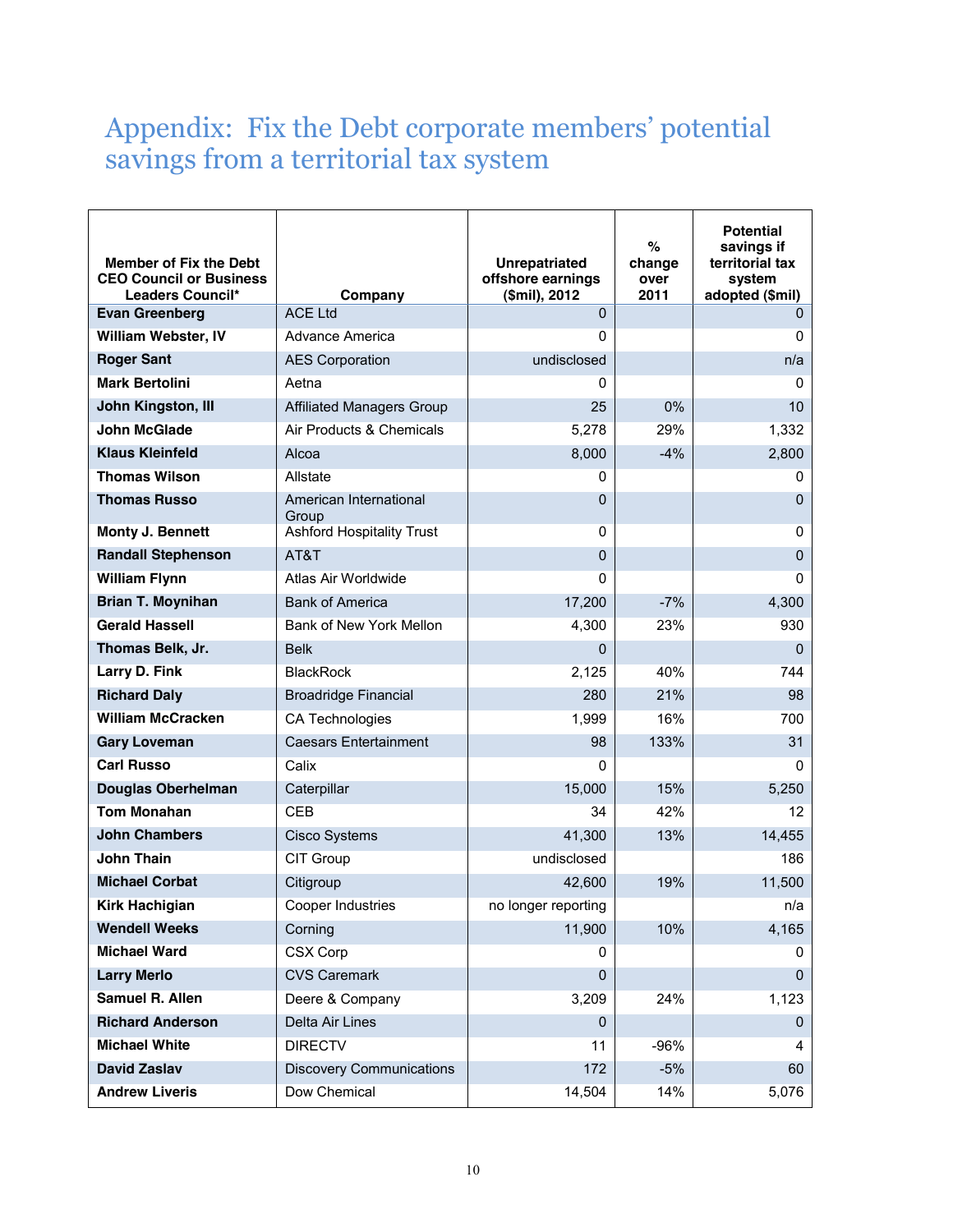| <b>Member of Fix the Debt</b><br><b>CEO Council or Business</b><br><b>Leaders Council</b> | Company                        | <b>Unrepatriated</b><br>offshore earnings<br>(\$mil), 2012 | %<br>change<br>over<br>2011 | <b>Potential</b><br>savings if<br>territorial tax<br>system<br>adopted (\$mil) |
|-------------------------------------------------------------------------------------------|--------------------------------|------------------------------------------------------------|-----------------------------|--------------------------------------------------------------------------------|
| <b>James Rogers</b>                                                                       | Duke Energy                    | 2,000                                                      | 18%                         | 350                                                                            |
| <b>Rolla Huff</b>                                                                         | EarthLink                      | 0                                                          |                             | $\Omega$                                                                       |
| <b>Alexander Cutler</b>                                                                   | Eaton                          | 8,000                                                      | 25%                         | 2,800                                                                          |
| John Donahoe, II                                                                          | eBay                           | 11,900                                                     | 19%                         | 4,165                                                                          |
| Joseph Tucci                                                                              | <b>EMC Corporation</b>         | 8,100                                                      | 27%                         | 2,835                                                                          |
| <b>Walter Ulloa</b>                                                                       | Entravision                    | $\mathbf 0$                                                |                             | $\Omega$                                                                       |
| <b>Richard Smith</b>                                                                      | Equifax                        | 86                                                         | 0%                          | 6                                                                              |
| <b>George Paz</b>                                                                         | <b>Express Scripts</b>         | 66                                                         | 22%                         | $\Omega$                                                                       |
| <b>Ken Hicks</b>                                                                          | Foot Locker                    | 835                                                        | 8%                          | 292                                                                            |
| <b>Jeffrey Immelt</b>                                                                     | <b>General Electric</b>        | 108,000                                                    | 6%                          | 37,800                                                                         |
| <b>Lloyd Blankfein</b>                                                                    | Goldman Sachs                  | 21,690                                                     | 5%                          | 3,750                                                                          |
| <b>David Cote</b>                                                                         | Honeywell                      | 11,600                                                     | 43%                         | 4,060                                                                          |
| <b>Bruce Broussard</b>                                                                    | Humana                         | 0                                                          |                             | 0                                                                              |
| <b>Barry Diller</b>                                                                       | IAC/Interactive                | 402                                                        | 14%                         | 93                                                                             |
| <b>Michael Lamach</b>                                                                     | Ingersoll-Rand plc             | 7,500                                                      | 14%                         | 2,625                                                                          |
| Martin L. Flanagan                                                                        | <b>Invesco Ltd</b>             | 1,030                                                      | 5%                          | 361                                                                            |
| <b>Robert Gasser</b>                                                                      | Investment Technology<br>Group | 0                                                          |                             | 0                                                                              |
| <b>David Barger</b>                                                                       | JetBlue Airways                | $\Omega$                                                   |                             | $\Omega$                                                                       |
| Jamie Dimon                                                                               | JPMorgan Chase                 | 25,100                                                     | 15%                         | 5,700                                                                          |
| <b>Carl Camden</b>                                                                        | <b>Kelly Services</b>          | 71                                                         | 129%                        | 25                                                                             |
| <b>Thomas M. Joyce</b>                                                                    | Knight Capital Group           | 0                                                          |                             | 0                                                                              |
| <b>Reid Hoffman</b>                                                                       | LinkedIn                       | undisclosed                                                |                             | n/a                                                                            |
| <b>James Tisch</b>                                                                        | Loews Corp                     | 2,000                                                      |                             | 700                                                                            |
| Patrick Balthrop, Sr.                                                                     | Luminex                        | 1                                                          | $-50%$                      | $\Omega$                                                                       |
| <b>Robert Wilmers</b>                                                                     | M&T Bank                       | 0                                                          |                             | 0                                                                              |
| <b>Terry Lundgren</b>                                                                     | Macy's                         | 0                                                          |                             | $\mathbf 0$                                                                    |
| <b>Arne M. Sorenson</b>                                                                   | Marriott International         | 603                                                        | 34%                         | 211                                                                            |
| <b>Dan Glaser</b>                                                                         | Marsh & McLennan               | 4,300                                                      | $5%$                        | 1,505                                                                          |
| <b>Kenneth Frazier</b>                                                                    | Merck                          | 53,400                                                     | 21%                         | 18,690                                                                         |
| <b>Steve Ballmer</b>                                                                      | Microsoft                      | 60,800                                                     | 36%                         | 19,400                                                                         |
| <b>James Gorman</b>                                                                       | Morgan Stanley                 | 7,191                                                      | 11%                         | 719                                                                            |
| <b>Greg Brown</b>                                                                         | Motorola Solutions             | 1,000                                                      | $0\%$                       | 350                                                                            |
| <b>Robert Greifeld</b>                                                                    | Nasdaq OMX Group               | 81                                                         | 35%                         | 28                                                                             |
| <b>Charles Moorman</b>                                                                    | Norfolk Southern               | $\mathbf{0}$                                               |                             | $\Omega$                                                                       |
| <b>Duncan Neiderauer</b>                                                                  | <b>NYSE Euronext</b>           | 0                                                          |                             | 0                                                                              |
| <b>Hamid Moghadam</b>                                                                     | Prologis                       | $\mathbf{0}$                                               |                             | $\Omega$                                                                       |
| Dr. Paul Jacobs                                                                           | Qualcomm                       | 16,400                                                     | 22%                         | 5,800                                                                          |
| Thomas J. Quinlan, III                                                                    | RR Donnelley & Sons            | undisclosed                                                |                             | n/a                                                                            |
| <b>Marc Benioff</b>                                                                       | SalesForce.com                 | 0                                                          |                             | 0                                                                              |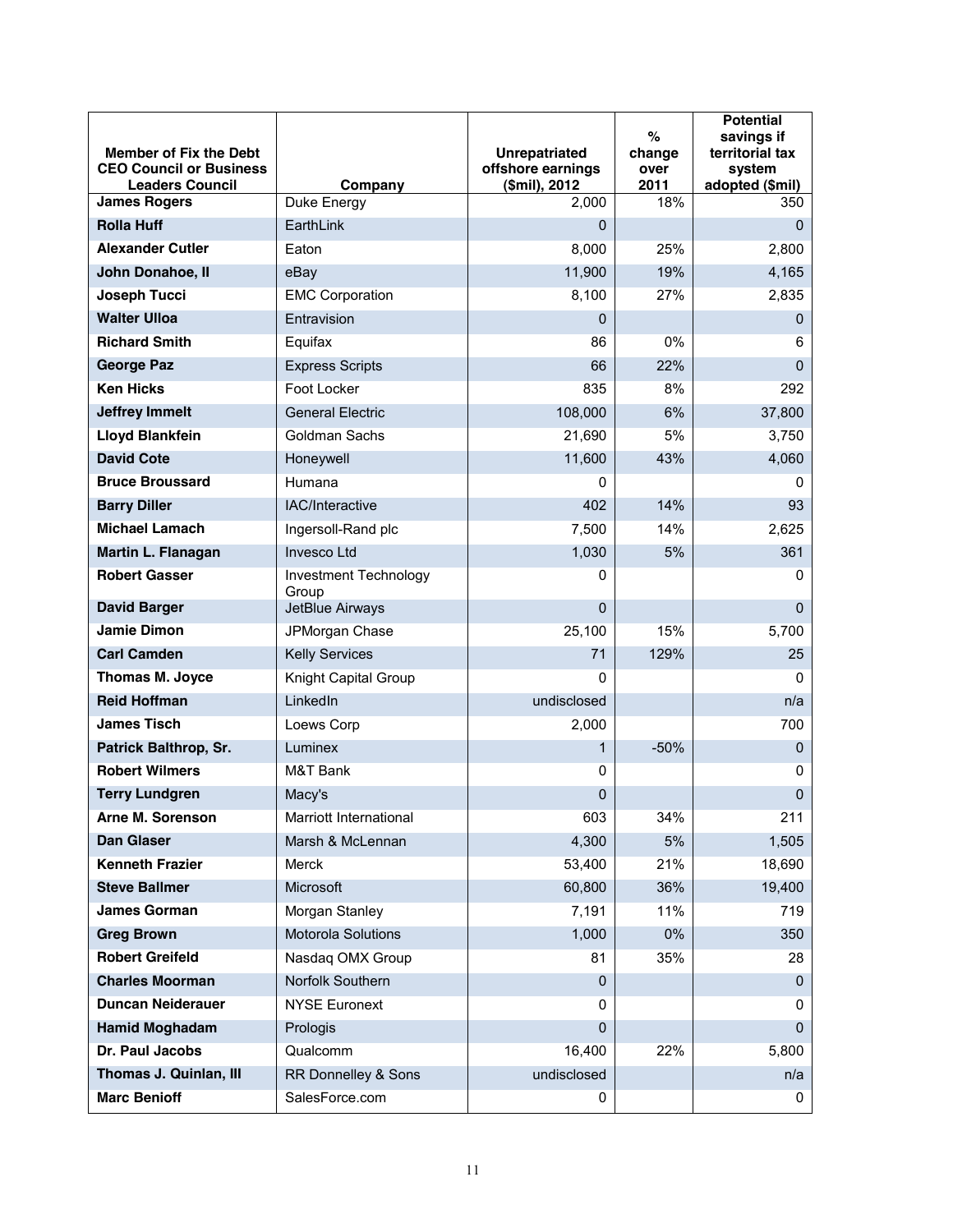| <b>Member of Fix the Debt</b><br><b>CEO Council or Business</b><br>Leaders Council* | Company                         | <b>Unrepatriated</b><br>offshore earnings<br>(\$mil), 2012 | $\%$<br>change<br>over<br>2011 | <b>Potential</b><br>savings if<br>territorial tax<br>system<br>adopted (\$mil) |
|-------------------------------------------------------------------------------------|---------------------------------|------------------------------------------------------------|--------------------------------|--------------------------------------------------------------------------------|
| <b>Mel Karmazin</b>                                                                 | Sirius XM Radio                 | $\Omega$                                                   |                                | <sup>0</sup>                                                                   |
| <b>John Lundgren</b>                                                                | Stanley Black & Decker          | 3,902                                                      | 8%                             | 1,366                                                                          |
| <b>Ron Sargent</b>                                                                  | <b>Staples</b>                  | 902                                                        | $1\%$                          | 316                                                                            |
| <b>Frits van Paasschen</b>                                                          | Starwood Hotels & Resorts       | 2,900                                                      | 26%                            | 1,015                                                                          |
| <b>Russell Fradin</b>                                                               | SunGard Data Systems            | 100                                                        | unknown <sup>5</sup>           | 35                                                                             |
| <b>Brian Rogers</b>                                                                 | T Rowe Price Group              | 212                                                        | 48%                            | 74                                                                             |
| <b>Gregg M. Sherrill</b>                                                            | Tenneco                         | 728                                                        | 4%                             | 239                                                                            |
| <b>Ronald DeFeo</b>                                                                 | <b>Terex</b>                    | 851                                                        | 6%                             | 298                                                                            |
| <b>Scott Donnelley</b>                                                              | Textron                         | 604                                                        | 29%                            | 211                                                                            |
| <b>Marc Casper</b>                                                                  | <b>Thermo Fisher Scientific</b> | 5,420                                                      | 15%                            | 1,897                                                                          |
| <b>Glenn Britt</b>                                                                  | <b>Time Warner Cable</b>        | $\Omega$                                                   |                                | $\Omega$                                                                       |
| <b>Tom Rogers</b>                                                                   | TiVo                            | $\Omega$                                                   |                                | $\Omega$                                                                       |
| <b>D. Scott Davis</b>                                                               | <b>United Parcel Service</b>    | 3,575                                                      | 12%                            | 1,251                                                                          |
| <b>Corporate Member</b>                                                             | UnitedHealth Group              | 94                                                         |                                | 33                                                                             |
| Doug Bergeron                                                                       | Verifone                        | 293                                                        | 131%                           | 103                                                                            |
| <b>Lowell McAdam</b>                                                                | Verizon                         | 1,800                                                      | 20%                            | 630                                                                            |
| <b>Steven Roth</b>                                                                  | Vornado Realty                  | $\Omega$                                                   |                                | $\Omega$                                                                       |
| <b>Daniel Fulton</b>                                                                | Weyerhaeuser                    | 22                                                         | $0\%$                          | 8                                                                              |
| <b>Paul Stebbins</b>                                                                | <b>World Fuel Services</b>      | 935                                                        | 18%                            | 327                                                                            |
| <b>Kenneth Goldman</b>                                                              | Yahoo                           | 2,000                                                      | $-38%$                         | 700                                                                            |
| <b>Total</b>                                                                        |                                 | 544,463                                                    |                                | 173,543                                                                        |
| <b>Average</b>                                                                      |                                 | 9,387                                                      |                                | 2,992                                                                          |

#### Sources and methodology for appendix:

Fix the Debt campaign corporation members and executives: Publicly held firms listed on the campaign web site as of April 22, 2013. In addition to some new corporate members, we noticed there have also been some dropouts, including Boeing, Wal-Mart, and Apollo Global Management (some of whom were included in our November 2012 report, but which are not included here). The executives listed on the Fix the Debt web site are the member companies' current CEOs, with the following exceptions: John Kingston III is Vice Chairman and General Counsel of Affiliated Managers. Roger Sant is Co-Founder of AES. Thomas Russo is Executive Vice President and General Counsel of AIG. William McCracken is the former CEO of CA Technologies. Kenneth Goldman is CFO of Yahoo. In the case of UnitedHealth Group, the firm is listed as a corporate member, with no executive identified.

**Unrepatriated offshore earnings:** Income tax footnote to most recent corporate 10-K reports filed with the SEC. In total 62 of the 93 publicly traded members of Fix the Debt have unrepatriated foreign profits that are untaxed in the United States. Three Fix the Debt member companies (AES Corporation, LinkedIn, and R.R. Donnelley & Sons) disclose that they have unrepatriated foreign profits, but do not disclose the value of their untaxed foreign profits. These three firms are not included among the 59 firms included in calculating total offshore earnings among Fix the Debt supporters. One firm - CIT Group - discloses its potential liability